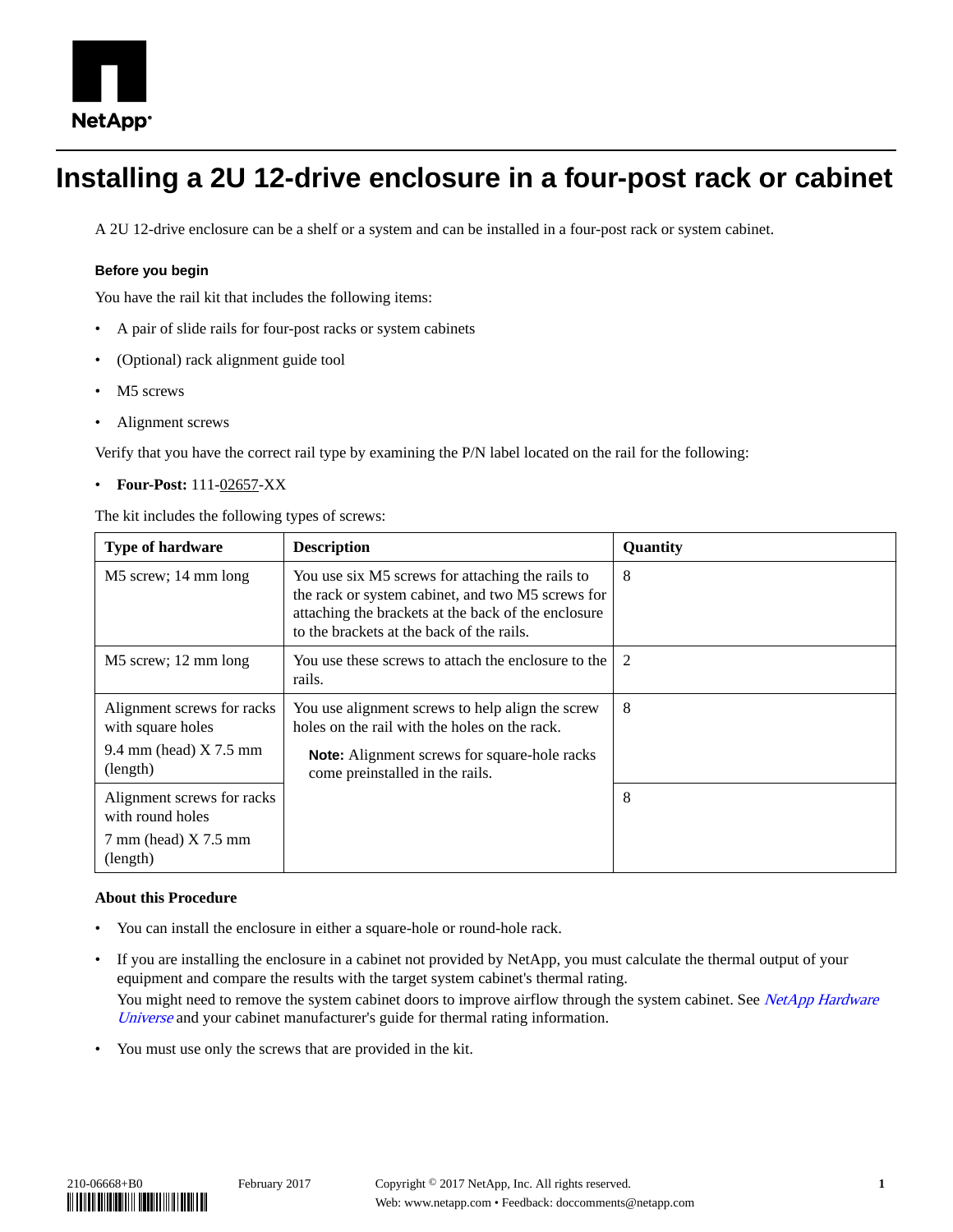### **Steps**

**1.** Determine where you want to install the enclosure in the rack or system cabinet.

Use the rack alignment guide tool to ensure that you install the enclosure at the same level on either post of the rack or system cabinet.

**Note:** When possible, install enclosures from the bottom of the rack up, so that you can use the enclosures underneath as a guide for installing the next set of rails.

- **2.** Attach the rails to the rack or system cabinet:
	- a. Place the rail inside the rack or system cabinet where you want to install the enclosure, and align the alignment screws on the rail with the holes on the front post of the rack.
	- b. If you have a round-hole rack, remove the eight preinstalled square-hole rack alignment screws and install the eight round-hole rack alignment screws.

**Note:** Ensure that you use the screws that are appropriate for your rack.

- c. Extend the rail to the back post of the rack or system cabinet until the flanges on the rail touch the inside of the rack or system cabinet.
- d. Insert one M5 screw through the hole in the front of the rack or system cabinet, and two M5 screws through the holes at the back of the rack or system cabinet.



- e. Repeat these steps for the other rail.
- **3.** Place the back of the enclosure (the end with the connectors) on the rails.

**Warning:** A fully loaded enclosure weighs approximately 65 lb (29 kg). Two persons are required to safely move the enclosure.

**4.** Carefully slide the enclosure all the way onto the rails.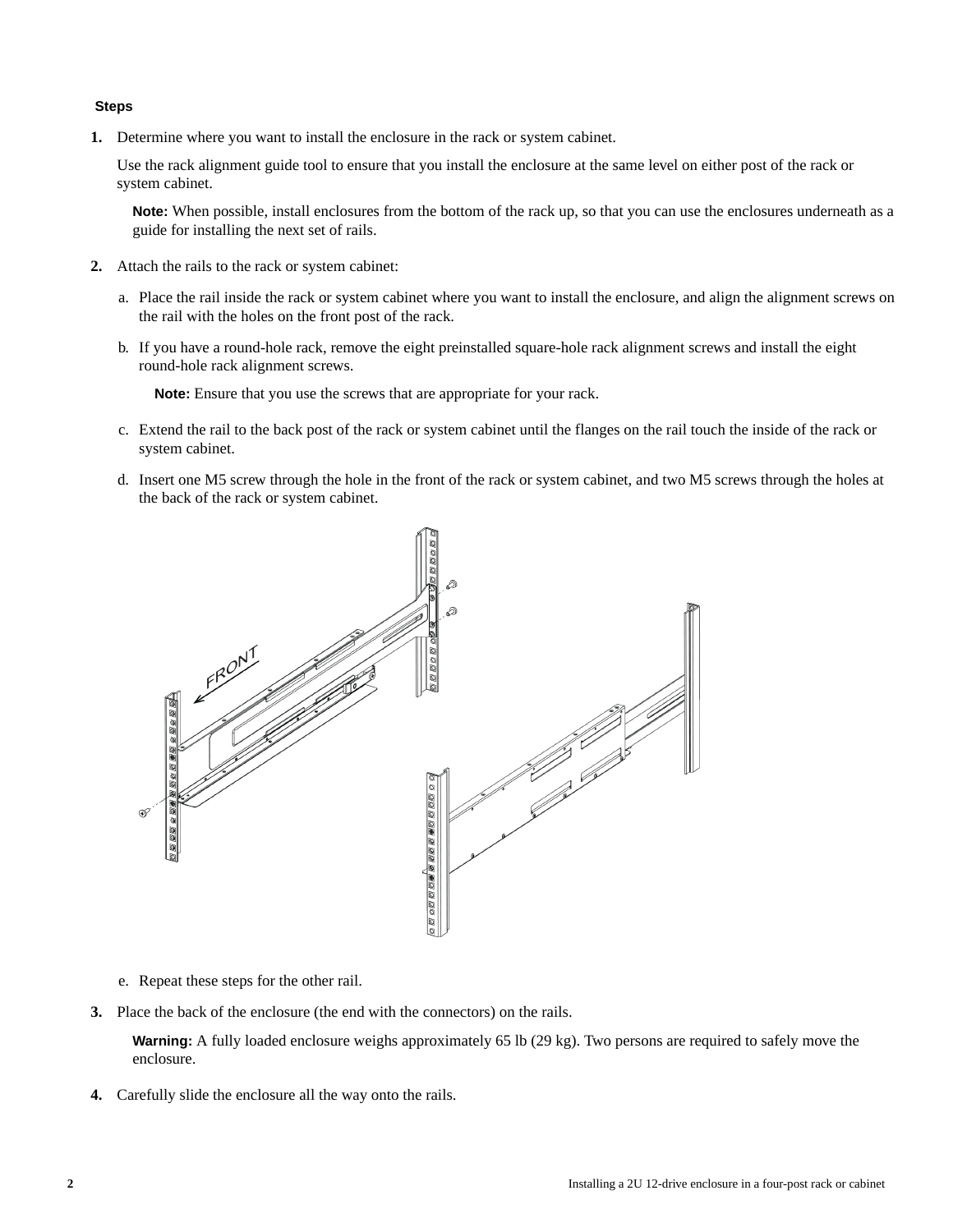**Note:** If applicable, you might need to remove the shelf end caps or the system bezel to secure the enclosure to the rack post; if so, you need to replace the end caps or bezel when you are done.

**Warning:** You might need to adjust the rails to ensure that the enclosure slides all the way onto the rails.

**Attention:** Do not place additional equipment on the rails after you finish installing the enclosure. The rails are not designed to bear additional weight.

**5.** Secure the enclosure to the front of the rack or system cabinet and rails by inserting two M5 screws through the mounting brackets (preinstalled on either side of the front of the enclosure), the holes on the rack or system cabinet, and the holes on the front of rails.



**Note:** Although the illustration above shows a shelf, it is also applicable to systems.

**6.** Secure the enclosure to the back of the rails by inserting two M5 screws through the brackets at the enclosure and the rail kit bracket.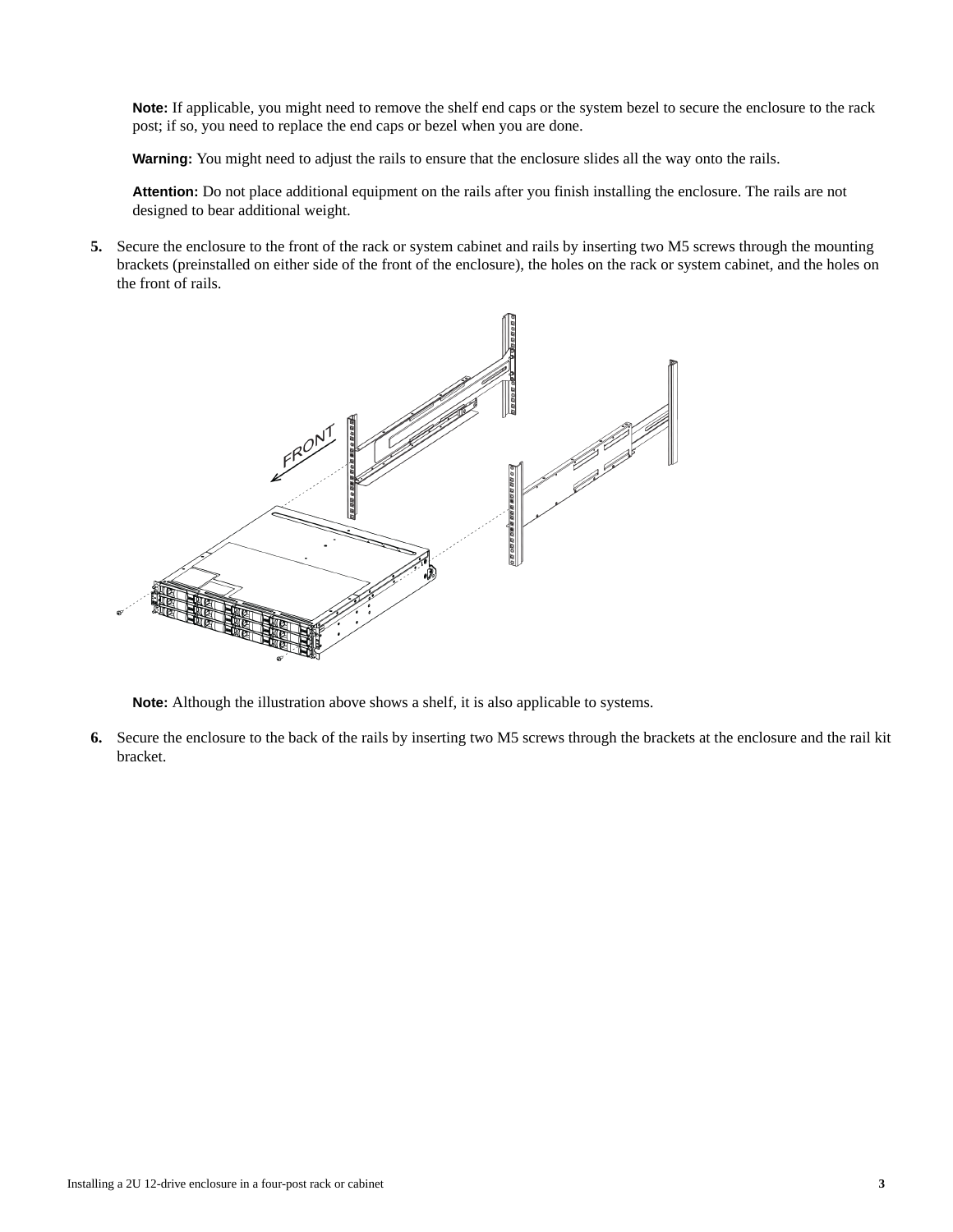

- **7.** If applicable, replace the shelf end caps or the system bezel.
- **8.** See the appropriate installation instructions or upgrade guide for your shelf or system to complete the installation and setup tasks.

Documentation can be found on the NetApp Support Site.

**mysupport.netapp.com > Documentation > A-Z Documentation**



## **Copyright information**

Copyright © 1994–2017 NetApp, Inc. All rights reserved. Printed in the U.S.

No part of this document covered by copyright may be reproduced in any form or by any means—graphic, electronic, or mechanical, including photocopying, recording, taping, or storage in an electronic retrieval system—without prior written permission of the copyright owner.

Software derived from copyrighted NetApp material is subject to the following license and disclaimer:

THIS SOFTWARE IS PROVIDED BY NETAPP "AS IS" AND WITHOUT ANY EXPRESS OR IMPLIED WARRANTIES, INCLUDING, BUT NOT LIMITED TO, THE IMPLIED WARRANTIES OF MERCHANTABILITY AND FITNESS FOR A PARTICULAR PURPOSE, WHICH ARE HEREBY DISCLAIMED. IN NO EVENT SHALL NETAPP BE LIABLE FOR ANY DIRECT, INDIRECT, INCIDENTAL, SPECIAL, EXEMPLARY, OR CONSEQUENTIAL DAMAGES (INCLUDING, BUT NOT LIMITED TO, PROCUREMENT OF SUBSTITUTE GOODS OR SERVICES; LOSS OF USE, DATA, OR PROFITS; OR BUSINESS INTERRUPTION) HOWEVER CAUSED AND ON ANY THEORY OF LIABILITY, WHETHER